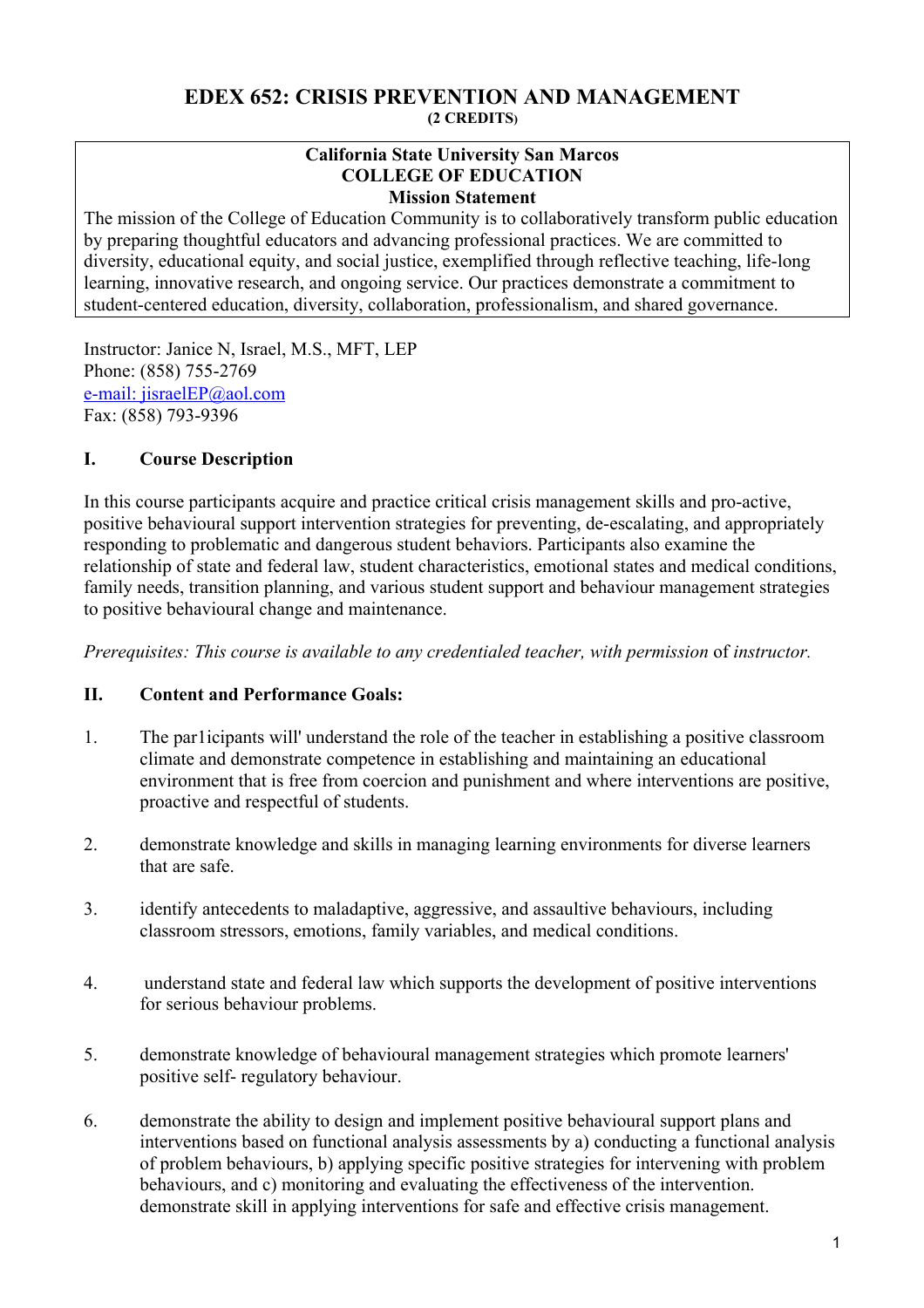## **III. Professional and Administrative Requirements**

- 1. Attend all class sessions. Be on time. Please call the instructor when you are unable to attend class or when you will be late. It is the policy of the CSUSM College of Education that any student who misses 20% or more of class time or class sessions may not receive a passing grade for a course.
- 2. "Person-first" language (e.g., "Student with Down Syndrome" rather than "Down Syndrome student;" "Johnny who happens to have Down Syndrome" rather "My Down Syndrome student") must be used throughout all written and oral assignments and discussions.
- 3. Word process all written documents. Keep a copy of all of your work. You will want these copies for your records and for potential future use as professional portfolio entries.
- 4. Complete and hand in all assignments on the due dates for full credit. If you have extraordinary circumstances that impact completion of your assignments, please let the instructor(s) know. Any time that you have questions or concerns, please contact the instructor(s) immediately.
- 5. Participate in class discussions and group activities and demonstrate positive interpersonal skills with classmates and guests.
- 6. Select a class "buddy" to ensure that you receive handouts and information when you must miss class. Buddy: Telephone: Fax: e-mail: Address:

#### **Activities and instructional methods for realizing objectives:**

class discussions group work lectures readings observations demonstrations & modelling of techniques role plays guided practice and feedback case history reviews applied use of behaviour evaluation instruments

## **Evaluation of attainment of these knowledge bases and skills:**

attendance punctuality participation in class role-play performance group final exam collaborative activities assessment outcomes

#### **IV. What Books and Materials Do I Need For Class?**

Readings, manuals, lecture guides, case studies. www.preschoolfun.com

#### **Recommended Reading** (no required text)

Browning-Wright, D., Gurman, H.B., & the Calif. Assoc. of School Psychologists/Diagnostic Center So. Calif. Positive Intervention Task Force (1998). Positive intervention for serious behaviour problems: Best practices in implementing the Hughes Bill (AB 2586) and the positive behavioural intervention regulations. (Revised Edition) Sacramento: California Department of Education.

#### **V Scholastic Requirements**

#### **Grading Scale (in Percentages):**

|  | $A: 94-100$ | A-: $92-93$ | $B^{+}: 89-91$ | $B: 86-88$ | $B-: 84-86$ | $C_{2}: 81-83$ |
|--|-------------|-------------|----------------|------------|-------------|----------------|
|--|-------------|-------------|----------------|------------|-------------|----------------|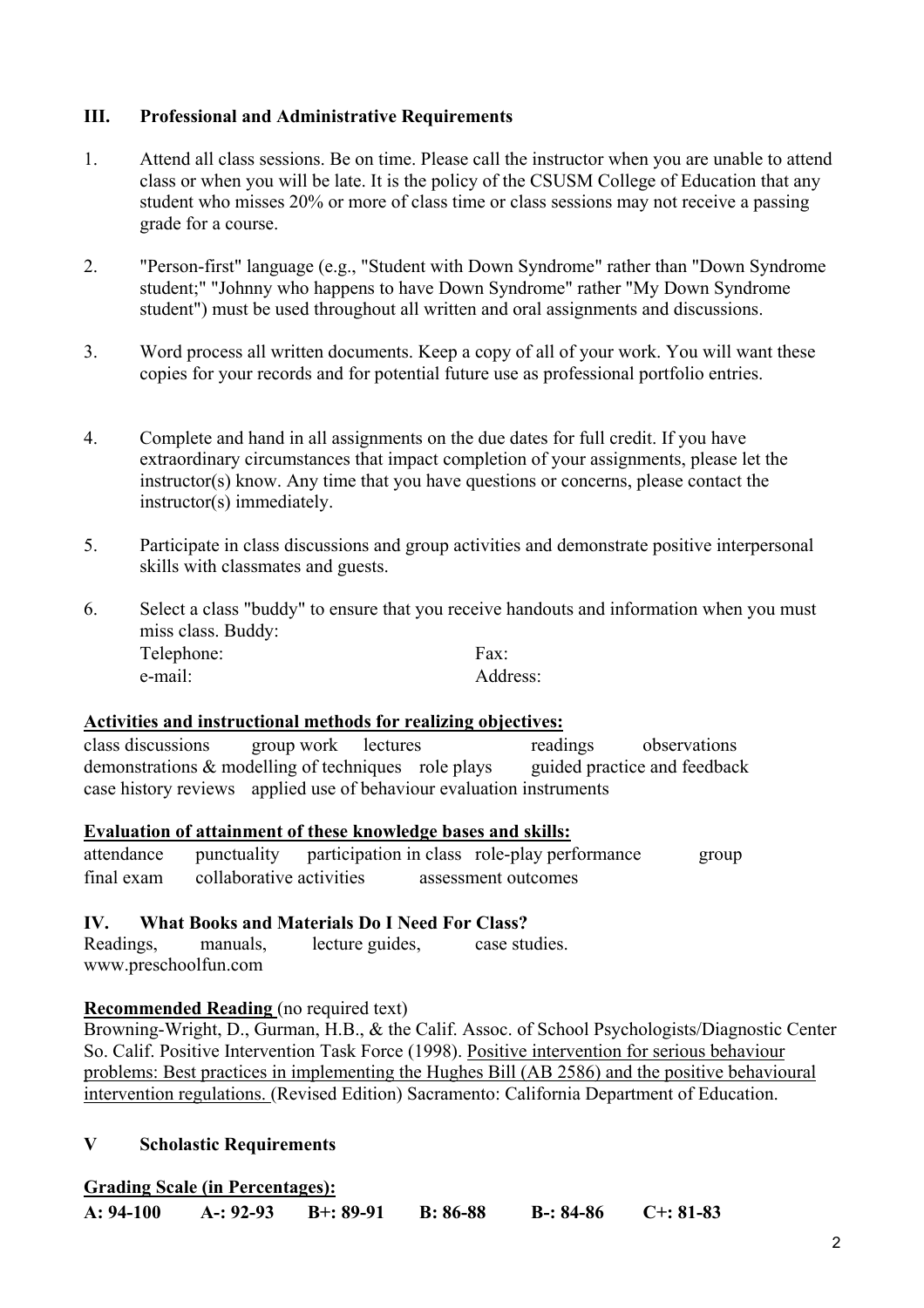| <b>Criteria for Grading:</b><br>$A$ (Excellent): | Performance at the highest level, showing sustained excellence in<br>meeting all course objectives and requirements and exhibiting an<br>unusual degree of intellectual initiative. |
|--------------------------------------------------|-------------------------------------------------------------------------------------------------------------------------------------------------------------------------------------|
| B(Good):                                         | Performance at a high level, showing consistent and effective<br>achievement in meeting course objectives and requirements.                                                         |
| $C$ (Satisfactory):                              | Performance at an adequate level, meeting the basic objectives and<br>requirements of the course.                                                                                   |

## **NOTE: The minimum acceptable grade for a course in the professional education credential sequence is C+. A "B" average must be maintained for continuation in the program.**

## **Class Attendance and Participation (10 maximum points)**

This course consists of 6, 4-hour class sessions and at least one individual conference. Regular and punctual attendance is required. This class is interactive in nature, and the in- class experiences and discussions are difficult if not impossible to recreate. Additionally, each class member is expected to practice exemplary collaborative teaming and participatory behaviour. To reinforce the program's commitment to the development of professional interpersonal skills, students earn points each class for: a) arriving on time; b) returning from breaks on time; c) staying for all of the class; and d) fully participating and cooperating with classmates, instructors, and guests. Participants who arrive late, departs early, engage a "non-collaborative" behaviour, or fail to have assignments prepared on time can expect to receive less than the maximum points for a class or an assignment.

# **College of Education Attendance Policy**

Due to the dynamic and interactive nature of courses in the COE, all students are expected to attend all classes and participate actively. At a minimum, students must attend more than 80% of class time or s/he may not receive a passing grade for the course at the discretion of the instructor. Should you have extenuating circumstances, talk with the instructor immediately.

#### **Functional Analysis Assessment (20 maximum points)**

Each student will be required to individually conduct a functional analysis assessment for an individual with severe behavioural challenges. Forms for completing this assignment will be provided in class. Performance criteria will include but not be limited to the following:

- 1. Clear understanding and expression for the motivation of the behaviour.
- 2. Clear definition and description of all ecological factors.
- 3. Efficiency of strategies used in the analysis of behaviour.
- 4. Accurate definition and description of the behaviour.
- 5. Accurate description of history of behaviour and previous interventions.
- 6. Complete description of possible positive reinforcers.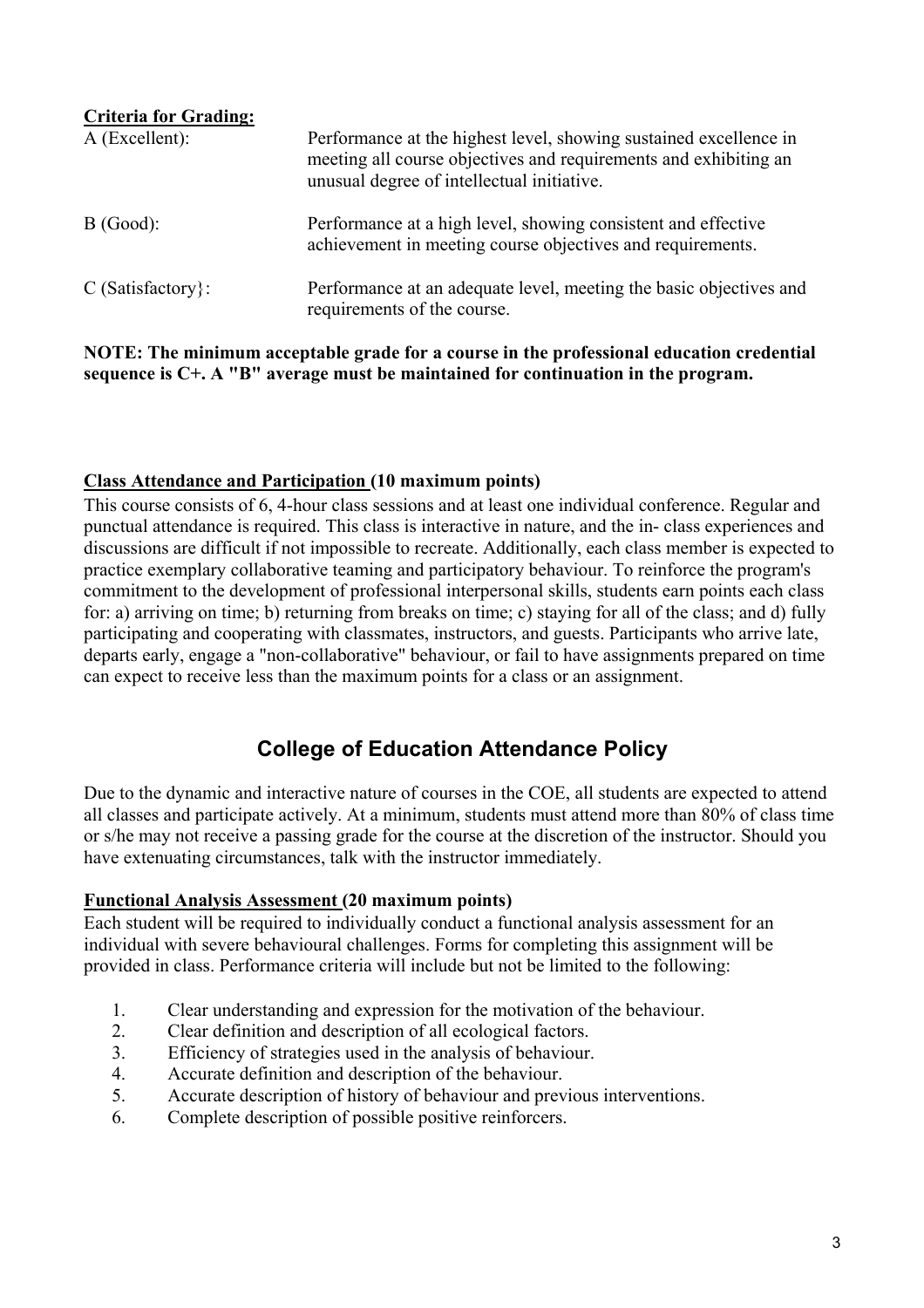## **Behaviour Intervention Plan (40 maximum points)**

Each student will develop a behaviour intervention plan based upon information from the functional analysis assessment. .Forms for completing this assignment will be provided in class. Performance criteria will include but not be limited to the following:

- 1. Clear, concise, and accurate Functional Analysis Assessment Summary.
- 2. Accurate delineation of baseline data for both maladaptive and adaptive replacement behaviours.
- 3. Quality, practicality, and creativity of intervention strategies.
- 4. Ease of implementation of strategies.
- 5. Relationship of strategies to the student's determined needs and strengths.
- 6. Ease for implementing a fading out procedure.
- 7. Ease of data collection system.
- 8. Quality of relationship and data collected and student's goals.
- 9. Readily understandable to classroom teacher, student, family, and others.
- 10. Supports and develops a child's self-esteem and dignity.

## **CRISIS-PLUS\* Training (30 maximum points) \*Crisis Response Intervention Strategies In Schools-Prevention Logic Under Stress**

(Certificate awarded upon successful completion of training)

Each student will demonstrate the skills to intervene in a crisis situation using the most appropriate intervention strategy for the behaviour. Performance assessment will be based up participant's engagement in all activities which included role-plays. observations, and anecdotal competence. (15 maximum point)

Each student as a member of a team will develop a response plan for three typical sample crisis situations. Performance criteria will include but not be limited to the following: (15 maximum points)

- 1. The level of appropriate response to the severity of behaviour.
- 2. Relationship of response to the student's determined needs and strengths.
- 3. Demonstrated understanding of a student's motivation.
- 4. Match staff response to student's motivation for behaviours.
- 5. Appropriate timing of responses during escalation cycle.